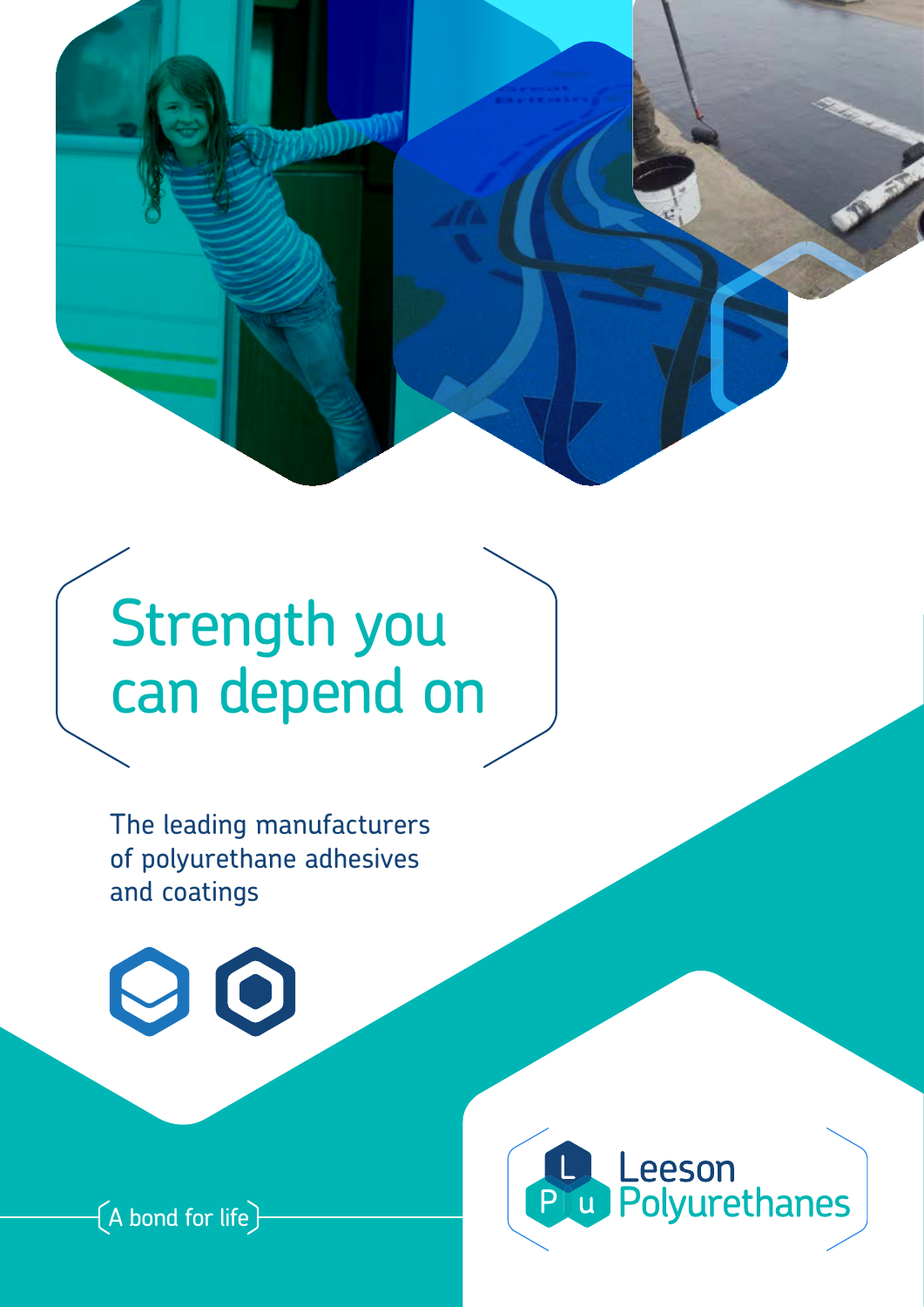## A bond for life

Leeson Polyurethanes are the leading innovators and manufacturers of Polyurethane Adhesives and Coatings, supplying worldwide.



manufacture bespoke PU products to perfectly suit your requirements. Whether you require a liquid adhesive, our reactive PUR Hot Melts, or a product made especially for your industry: Leeson Polyurethanes can produce it.

We develop and manufacture an extensive range of formulated polyurethane products:

- <sup>1</sup> 1 and 2 component 100% Solvent Free Adhesives
- **Polyurethane** Textile Adhesives
- Spray and Hand Applied Polyurea
- Waterproofing Systems for Roofs & Balconies
- **Polyurethane Binders** for Playgrounds & Sports Pitches
- **Polyurethane Coatings**
- **Decorative Coatings**
- Seamless Industrial Flooring
- **PUR Reactive Hot Melts**

We work closely with our customers to deliver formulated polyurethanes of the highest quality. Our products are tailored for our customer's precise requirements ensuring that they perform at their best.

The applications are infinite, from insulated panel production to textile and kitchen pad lamination, from sports pitches and playgrounds to high friction surfaces.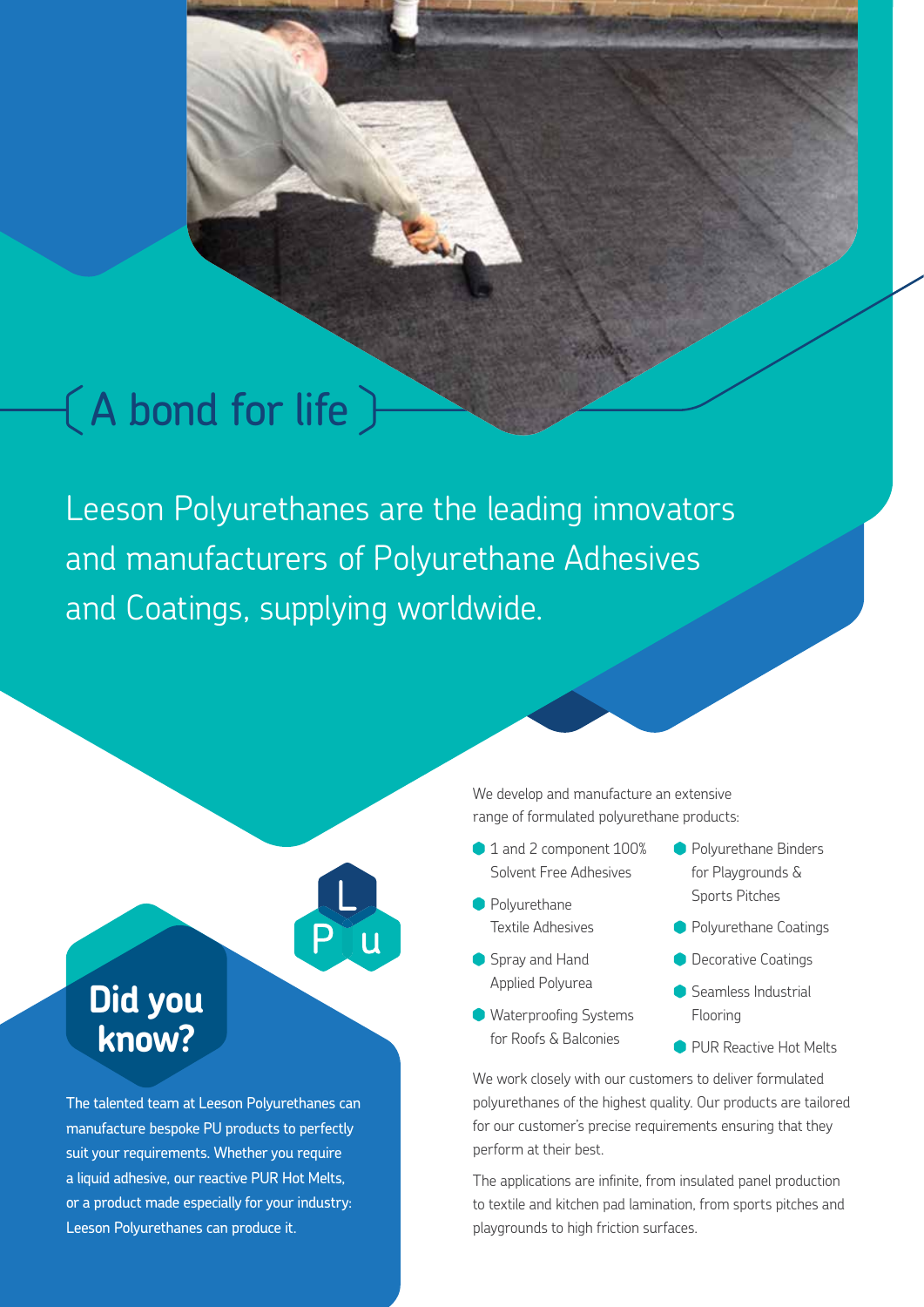# ADHESIVES

#### Strong, durable and long-lasting Industrial Adhesives have a multitude of applications for our customers.

Polyurethane Adhesives are commonly utilised in the production and manufacture of panels; ranging from insulated and vehicle panels, to panels for use in cold storage and flooring. Textile Adhesives are used to laminate flexible foams, domestic scourers, automotive trim, intimate apparel, garment textiles; an unlimited list of applications.

Industrial Adhesives have multiple uses on building sites for the construction industry. Hard-wearing products for tough jobs.

Our Adhesives can withstand extremes of temperature, exposure to oil, water, acids and alkalis: whatever you throw at them, our resilient products stand up to the job.

We are constantly innovating with our hard-wearing, flexible products that can be applied in a wide range of settings; in fact, you are never far away from our products.



#### Our innovative Polyurea and Polyurethane Coatings are used in a wide range of applications.

We are continually developing our coatings to meet the requirements of our customers.

Liquid Applied Protective Coatings are based on polyurea and polyurethane technology.

Applications include concrete protection, steel protection, waterproofing and scenography for films.

Rubber Crumb Polyurethane Binders used in sports pitches and playgrounds give excellent tensile and elongation properties to conform to BS7188:1998; as well as resistance to extremes of temperature. We manufacture binders for both pour-in-place and tile production, with grades suitable for both hand and machine installation.

Anti-Skid Coatings reduce the risk of accidents when applied on roads, bridges, marine applications, cycle routes and pedestrian areas.

The High Friction Surfacing Coating System is a two component polyurethane coating for binding aggregate to a road surface where high friction is required.

Polyurethane Coatings are used to bind decorative aggregates such as pathways, drives, and car parking. Porous, and therefore SUDS compliant, they also give an attractive hard wearing surface.

Leeson Polyurethanes Paints are ideally suited for use as anti-slip floor coatings in areas of light traffic.

These two component 100% solvent free polyurethane and polyaspartic coatings can be applied to firm, level surfaces with and without an anti-slip aggregate.